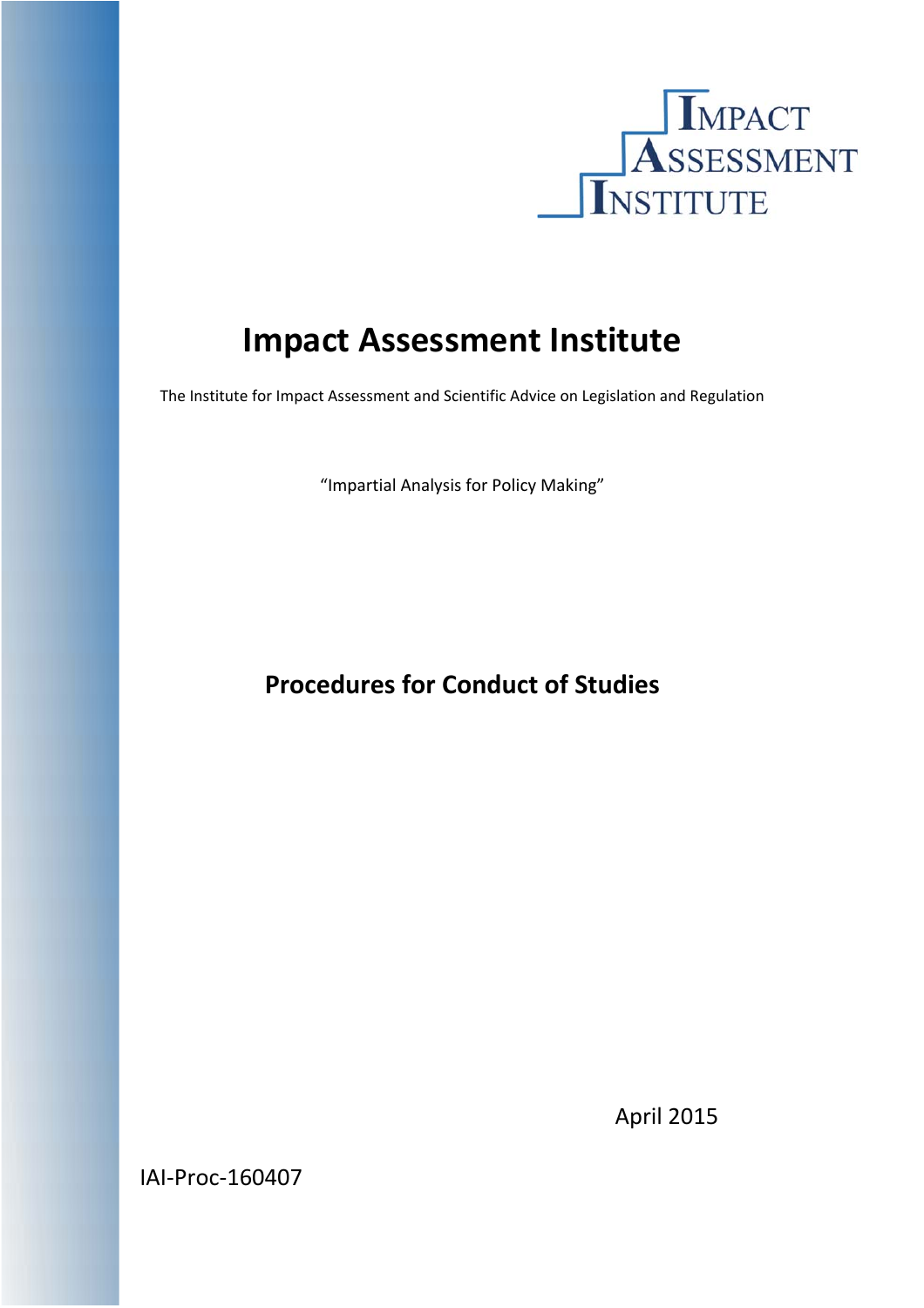#### **Procedures for conduct of studies**

#### **Contents**

| 2.  |  |
|-----|--|
| 3.  |  |
| 4.  |  |
| 5.  |  |
| 6.  |  |
| 7.  |  |
| 8.  |  |
| 9.  |  |
| 10. |  |
| 11. |  |
| 12. |  |
| 13. |  |
| 14. |  |
|     |  |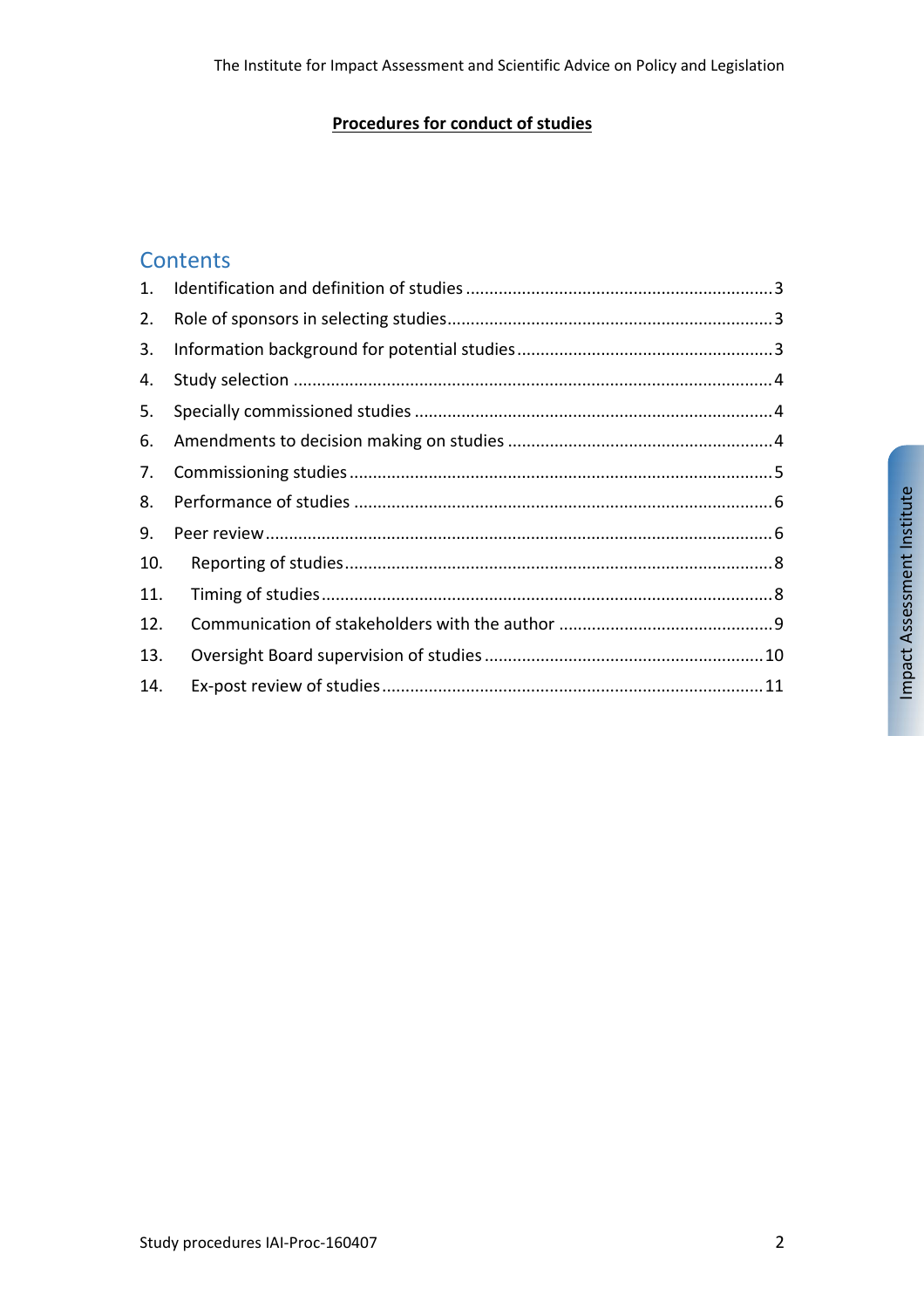#### **1. Identification and definition of studies**

The Institute's primary role shall be the performance, documentation and publication of analysis on the impact of existing, planned and prospective legislation, regulation and other policy initiatives. In particular, the Institute shall carry out studies analysing the following:

- 1. Roadmaps and Inception Impact Assessments published at the start of a regulatory development process.
- 2. Impact Assessments compiled by regulatory bodies (in particular the European Commission) accompanying legislative proposals (i.e. ex‐ante Impact Assessments).
- 3. Impact Assessments compiled by regulatory bodies to accompany policy communications.
- 4. Draft secondary legislation where accompanied by an Impact Assessment.
- 5. Regulatory reviews in particular European Commission Evaluations and REFIT actions (i.e. ex‐post Impact Assessments).
- 6. Relevant reports compiled by non‐regulatory bodies.

The procedures below are applicable for the above types of studies, with specific provisions identified for different types where necessary. They are to be applied to and if necessary adapted for individual studies at the discretion of the Secretariat with the guidance of the Studies Committee. Studies shall be performed at the discretion of the Institute's Sponsors according to the selection procedure described herein.

Amendments to these procedures or procedures relating to additional types of studies may be adopted. Procedures and amendments thereof are to be adopted by decision of the Board.

#### **2. Role of sponsors in selecting studies**

As defined in the Bylaws, certain Sponsors shall be entitled to define the compilation of at least one study in each year of its affiliation.

Each sponsor shall be allocated a number of votes proportional to its sponsorship contribution. At the discretion of the Board, non‐sponsoring organisations may be allocated the entitlement to define the compilation of a study or allocated votes.

#### **3. Information background for potential studies**

The Institute shall maintain an up-to-date database of prospective legislative and regulatory roadmaps, proposals and policy communications and their accompanying Impact Assessments, on which the Institute might compile an analysis. The information shall be acquired by the Institute through its Secretariat and sponsors from published material and other information that can be gained from relevant institutions and bodies.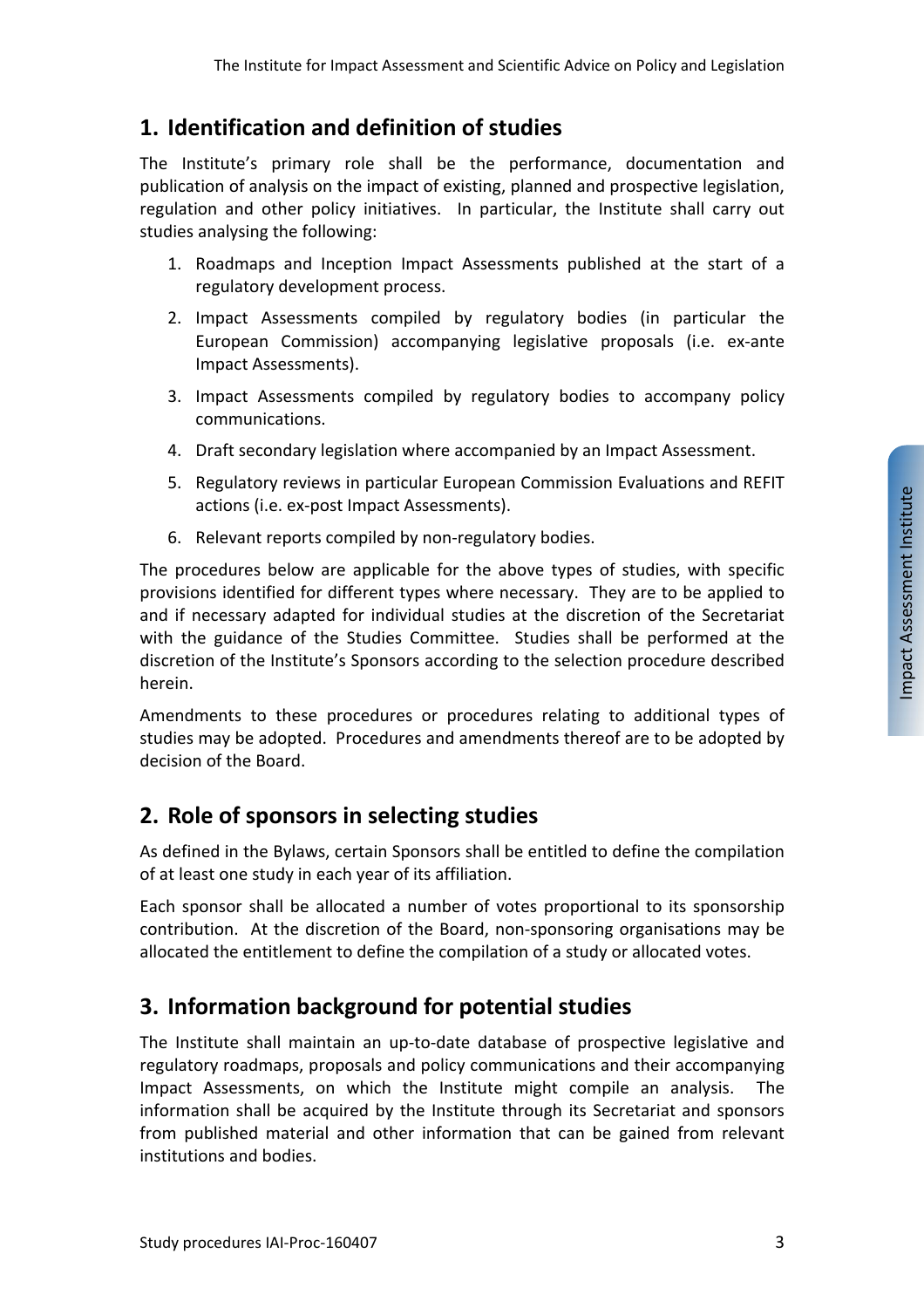#### **4. Study selection**

Before the start of each calendar year, a list of potential studies of interest on known policy or regulatory actions shall be compiled by the Secretariat based on its own investigations and on information and recommendations from its sponsors and stakeholders.

The list of potential studies shall be prioritised by discussion of the Studies Committee by consensus where possible, with due regard to the advice of the Secretariat and the available studies budget. Where consensus cannot be reached, the Secretariat is to introduce an appropriate voting procedure to execute prioritisation of the full list or part thereof.

The voting procedure will allocate votes to Sponsor organisations proportional to their sponsorship contribution for the year.

The priority list of studies shall be administered by the Secretariat. The Secretariat shall compile an estimate for the number of the studies that can be commissioned according to the studies budget, maintaining a prudent budget reserve to allow for unforeseen circumstances. The list and the budget comparison are disseminated to the Studies Committee.

#### **5. Specially commissioned studies**

Due to the need to maintain impartiality, the Institute does not perform studies on the sole request of any single organisation. There is no client/provider relationship in the standard sense.

Exceptions to this rule are possible in cases where a specific study is explicitly supported by two or more parties known to cover a sufficiently broad range of stakeholder opinion. This support may be in the form of joint funding of the study, explicit support for the study or through agreement on specific parameters, for example the selection of expert consultants contributing to the study. A simple example of a sufficiently broad range of support would be a trade association for an industrial sector and the civil society organisation active in the relevant policy domain.

The decision to undertake such studies shall be taken by the Board of Directors, with due regard to the opinion of the Oversight Board, Studies Committee and the Secretariat. Such decision shall ensure full adherence to the four principles of the Institute.

Where the impartiality of such a study would be in doubt due to a lack of sufficient balance in the range of policy positioning of the involved parties, the Board shall reject the commission.

#### **6. Amendments to decision making on studies**

To allow for changes during the year, the priority list and the budget comparison are reviewed every three months through a "quarterly studies review". Depending on the results of this review, the list shall be amended, for example: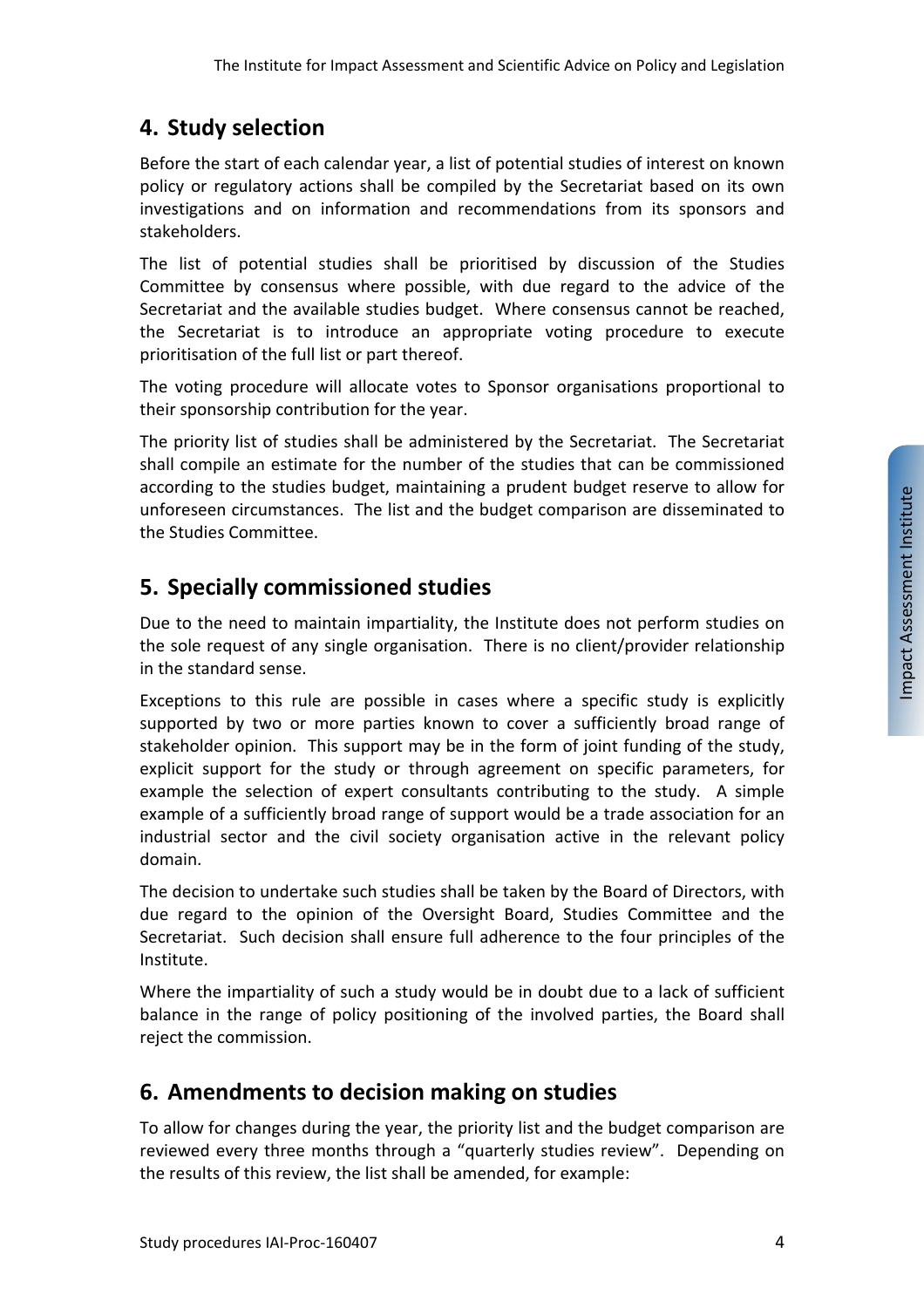- To cover the performance of studies on previously unforeseen policy or legislative initiatives, to be identified and prioritised by decision of the Studies Committee;
- To take into account any amended estimates of the cost of studies;
- To take into account changing budget circumstances, for example additional Sponsorship contributions;
- To cover any other unforeseen circumstances.

Decisions on the performance of previously unforeseen studies during the year shall be made by the Secretariat with guidance from the Studies Committee based on the principles of representativeness and budget prudence, reflecting the greater certainty in budget figures as the year progresses.

#### **7. Commissioning studies**

Studies shall be performed using the Institute's own resources if these are sufficient in capacity and expertise, or commissioned to external organisations at the discretion of the Secretariat, by open tender where this is considered necessary by the Studies Committee and/or Secretariat.

Where an external party or expert is selected at the discretion of the Secretariat or where the Institute's own resources are deployed, the rationale for the decision shall be clearly documented and communicated to all sponsors and stakeholders.

Where applied, tenders shall be opened at the earliest viable date at which the intention to perform the study can be confirmed. This may, for example, be the date on which the publication date of proposed legislation is officially announced, determined at the discretion of the Secretariat. The tender shall include the following information:

- The thematic scope of the Impact Assessment or report to be studied;
- Expected content (see article 8);
- Expected timing of the report (see article 11).
- Maximum budget;
- All available background information as annexes or internet links.

The tendering organisations or individuals shall be assessed according to the following criteria:

- Expertise in the relevant domain;
- Experience in compiling studies on legislative and regulatory matters;
- Reputation for impartiality and factual analysis;
- Absence of conflict of interest;
- Proposed cost of the study:
- Estimated time required to complete the study according to the Institute's guidelines.

Tendering parties shall be requested to compile a tendering report detailing the above criteria. The Secretariat shall make available a template allowing inclusion of the stated criteria, which shall be used by all tendering parties.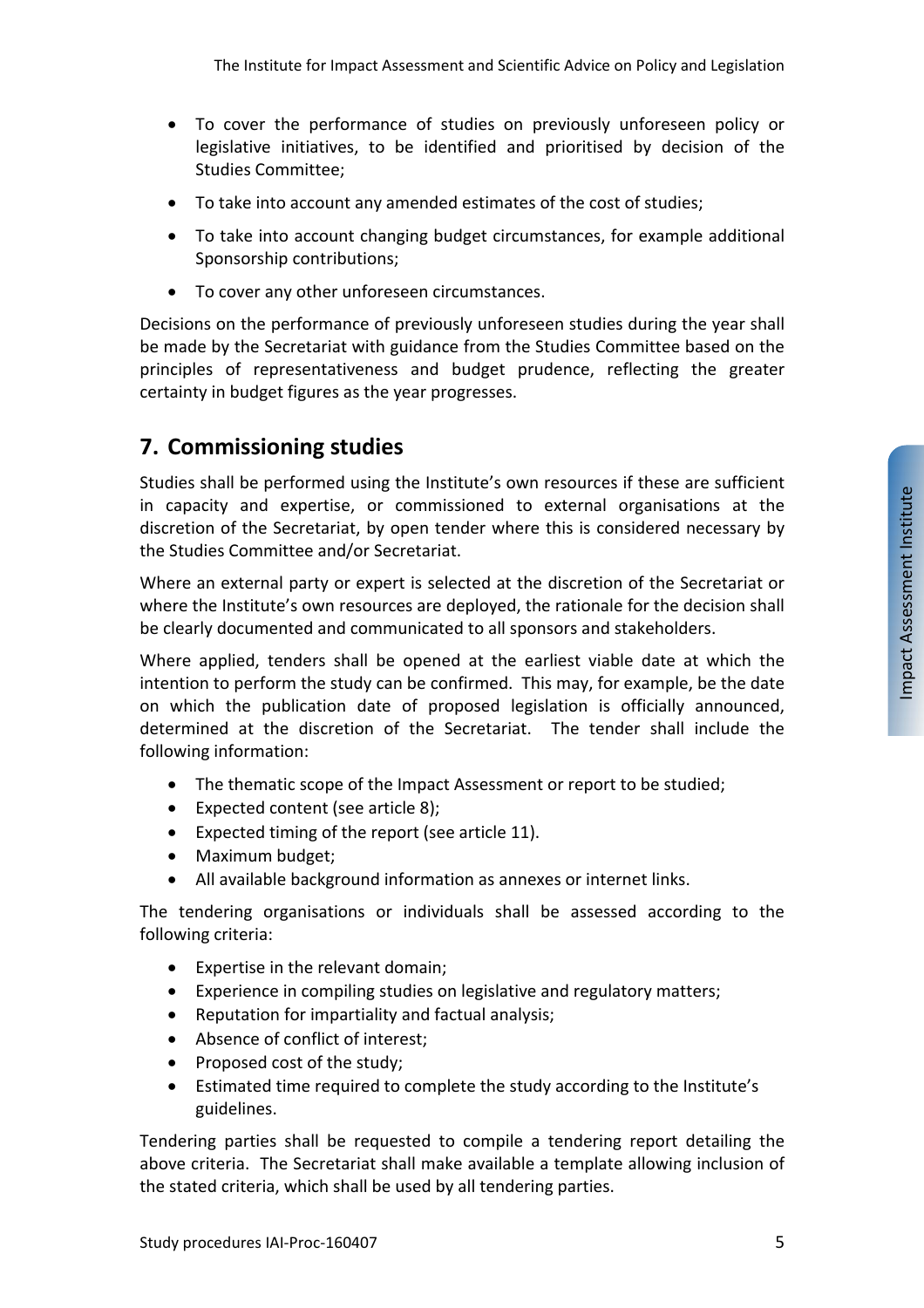The commissioning of studies, evaluation of the tenders, decision making on the successful tendering organisations (the "author") and securing of the resulting contract shall be performed by the Secretariat.

The details of the evaluation of the tenders and the decision making shall be included in the final study report by the Secretariat.

# **8. Performance of studies**

Studies shall be performed and documented by the Secretariat, or by the authoring organisation in full cooperation with the Secretariat. Studies shall analyse the content of the subject Impact Assessment or report factually and scientifically only, assessing the evidence presented, or lack thereof, and performing alternative analysis where appropriate.

The interim and final reports from the author shall include, but not be limited to, the following information and related explanations on the subject Impact Assessment or report:

- Assessment of the rhetorical language used.
- Assessment of the assumptions made.
- Assessment of the data used.
- Assessment of the analysis performed.
- $\bullet$  Identification of critical elements not included.
- Assessment of the results presented.
- Assessment of the conclusions reached.
- Assessment of the extent to which the analysis has been reflected in the related legislative proposal or other relevant policy initiative.
- A statement on the accuracy of the conclusions of the Impact Assessment as they relate to policy implications, stating either a level of uncertainly or proposing alternative results, with full reasoning.

The author shall request and employ all and any resources and data sources required to complete the study with the highest level of quality.

For studies authored by external consultants, the Secretariat shall maintain a constant exchange with the consultant during the compilation of the study. The consultant shall provide all available and current information about the status of the study at any time and shall respond to and reflect the requests of the Secretariat. The Secretariat is to acknowledge the constraints on the consultant due to limitations of time and resources within the context of the contract.

Interim and final reports shall be formatted using a standard template, which may be amended at the discretion of the secretariat on consultation with the author.

#### **9. Peer review**

Peer review is a key element of the Impact Assessment Institute's study procedures being the formal opportunity to ensure that the IAI work is informed with the most accurate and up-to-date technical and policy information. All the Institute's studies are subject to peer review.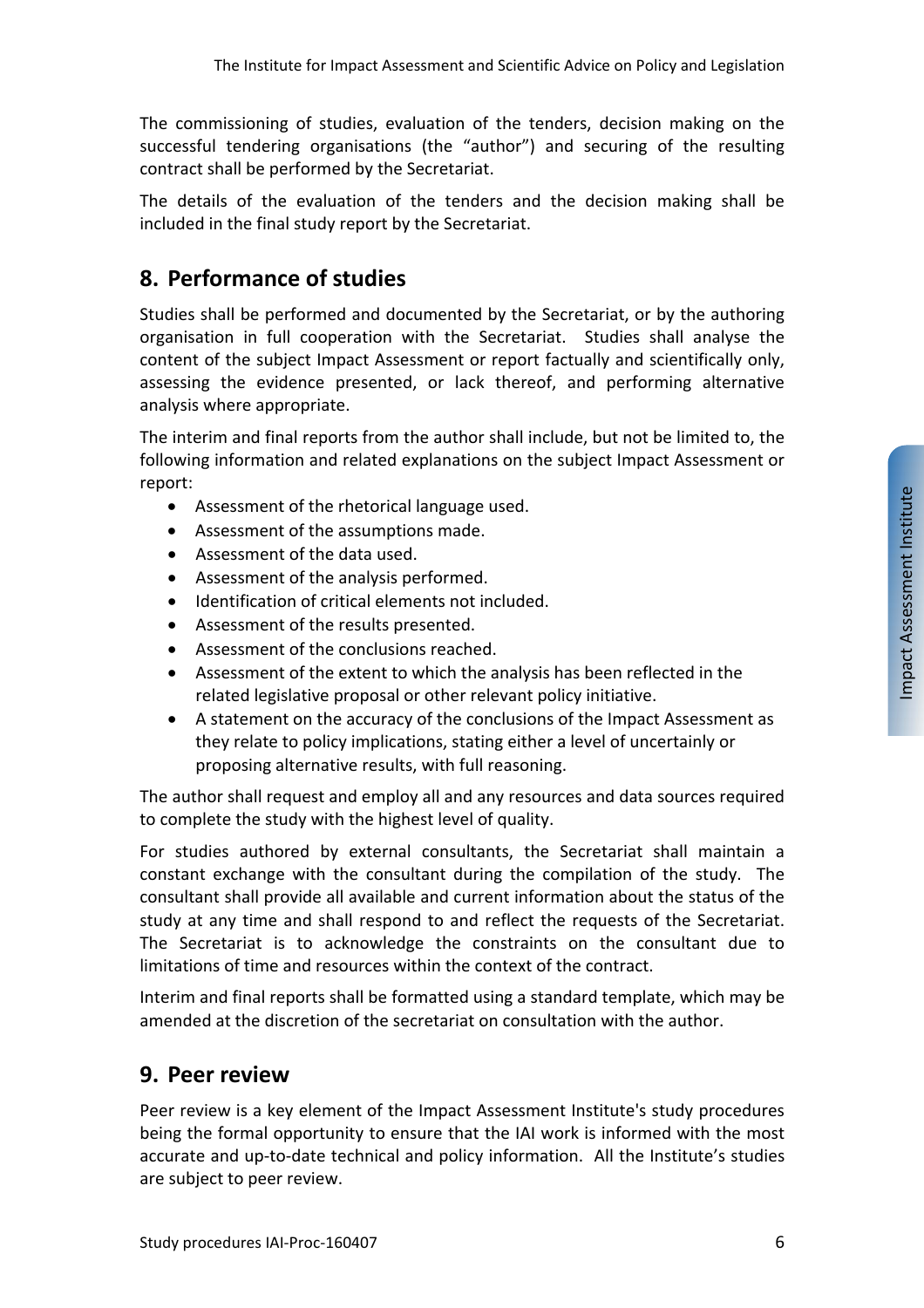A formal peer review process is implemented to ensure the opportunity for all relevant data to be provided by stakeholders, with the nature and timing dependent on the type of study.

Peer review is requested separately from two groups:

- Stakeholders: these include the Institute's Sponsors and Associates as well as other organisations determined by the Secretariat to be parties with interest and expertise in the policy dossier in question;
- The public at large, approached through the Institute's home page and through active communicated to all individuals and organisations identifying themselves as interested parties.

In this process, stakeholders and the public are requested to provide comments of the following nature:

- Alternative assumptions supported by clear factual or scientific evidence;
- New or newly discovered sources of relevant data and evidence;
- Alternative analysis clearly describing the scientific or analytical methodology;
- Alternative conclusions reached according to the new inputs mentioned above;
- Any additional comments relating to the factual and scientific accuracy of the target Impact Assessment or the study.

The feedback so provided is to have the following characteristics:

- Factual, technical and scientific information relevant to the dossier and specifically responding to the draft IAI study, without policy orientation;
- Timely ‐ within the set deadline where possible;
- Written input in general, with face-to-face meetings to take place only where essential, in which case they are to be clearly and transparently reported.

Interim studies are distributed directly to stakeholders for review by email according to the timing outlined in section 11 below relevant to the type of study.

Draft final and final versions of studies shall be published for review on the Institute's website and actively informed to identified stakeholders by email notification according to the timing outlined in section 11 below relevant to the type of study.

The duration of the review shall be adapted from the standard timings according to the specific circumstances of the study, in particular the expected timings of the ongoing legislative process and the topic's complexity.

All comments shall be taken into account by the author in compiling any updated version of the study. The author shall consider comments where these are clearly backed up by fully referenced evidence and, where appropriate and material, take them into account in the report.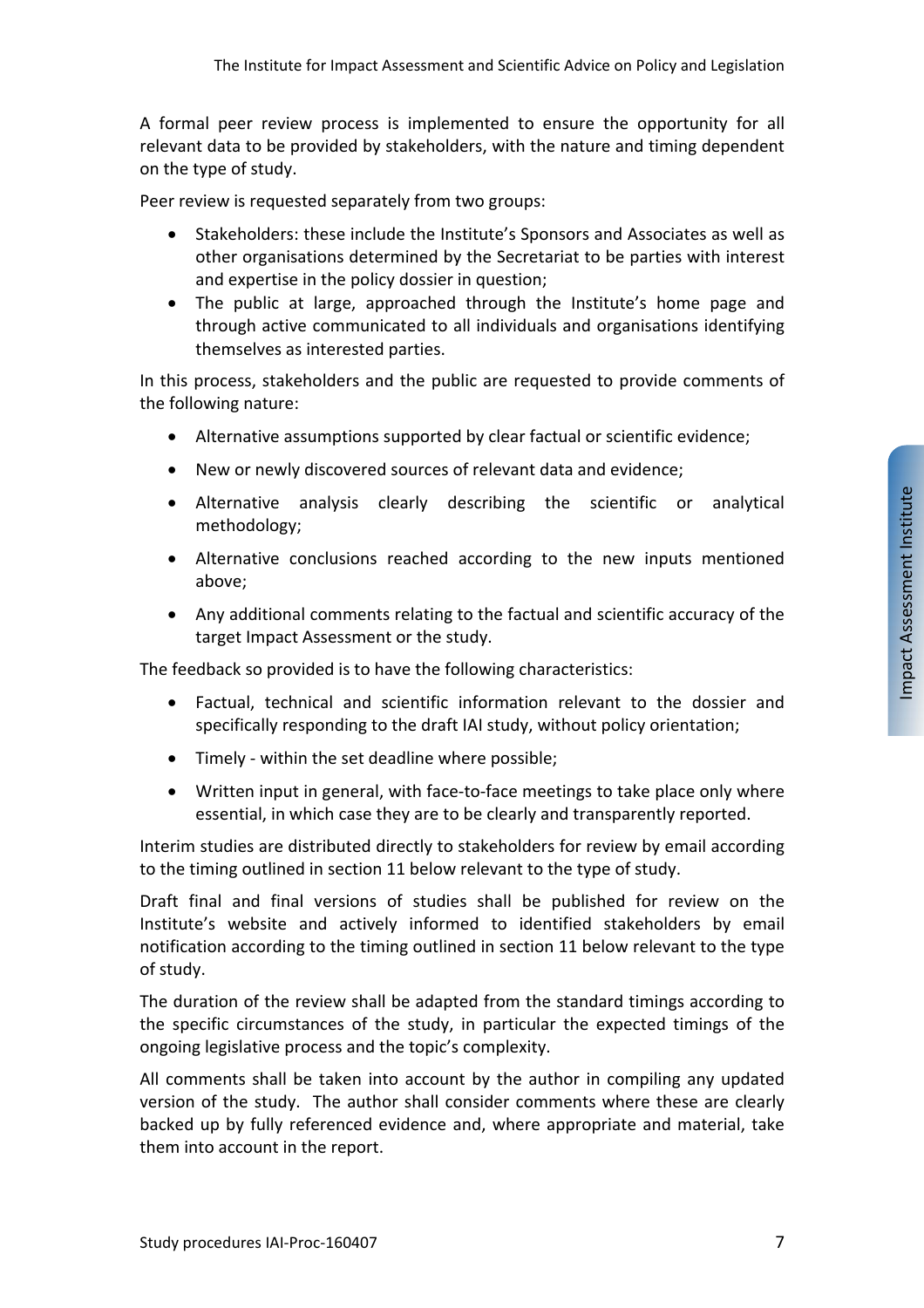The updated report shall include an annex tabulating the peer review comments made and providing a response to each one, detailing whether changes have been made accordingly, whether the comments have not been taken into account and in either case, the reasoning.

# **10. Reporting of studies**

Progress of studies shall be made public at three points in their development: at the commencement of the study, at the interim results stage (where applicable) and the final report.

All interested parties identifying themselves to the Secretariat as stakeholders in the relevant domains of the Institute's work shall be entitled to receive active notification at each stage.

The fact of the commencement of the study shall be announced on the home page of the Institute's website and informed by email to identified stakeholders in the relevant domain.

Where relevant, the interim results of the study shall be published on the Institute's website and informed by email to identified stakeholders in the relevant domain.

The final report shall be published on the Institute's website and informed by email to identified stakeholders in the relevant domain.

One week in advance of the publication of the final study, the final draft version shall be provided to the main stakeholder organisations as a courtesy, normally but not limited to the European Commission, the main interested trade association(s) and the main interested civil society organisation(s).

The Institute may use social media to publicise the status of studies, at the discretion of the Secretariat taking into account the guidance of the Board and Committees.

# **11. Timing of studies**

Due to the need to provide timely analysis of the evidence presented to inform the regulatory process, timely completion of the Institute's studies is necessary.

For the six types of study (as listed in Section 0), the following table describes the appropriate timing for publication of the final study. A more complete description is shown in Annex 1.:

| Subject type                                    | <b>EC</b> consultation<br>deadline | <b>Interim</b><br>study | <b>Final draft</b><br>study | Final<br>study |
|-------------------------------------------------|------------------------------------|-------------------------|-----------------------------|----------------|
| Roadmaps and<br>1.<br>inception IAs             | 4 weeks                            | 3 weeks                 | 4 weeks                     | 10 weeks       |
| 2. EU legislative IAs                           | 8 weeks                            | 7 weeks                 | 8 weeks                     | 15 weeks       |
| 3. IAs accompanying<br>policy<br>communications | case-by-case                       |                         |                             |                |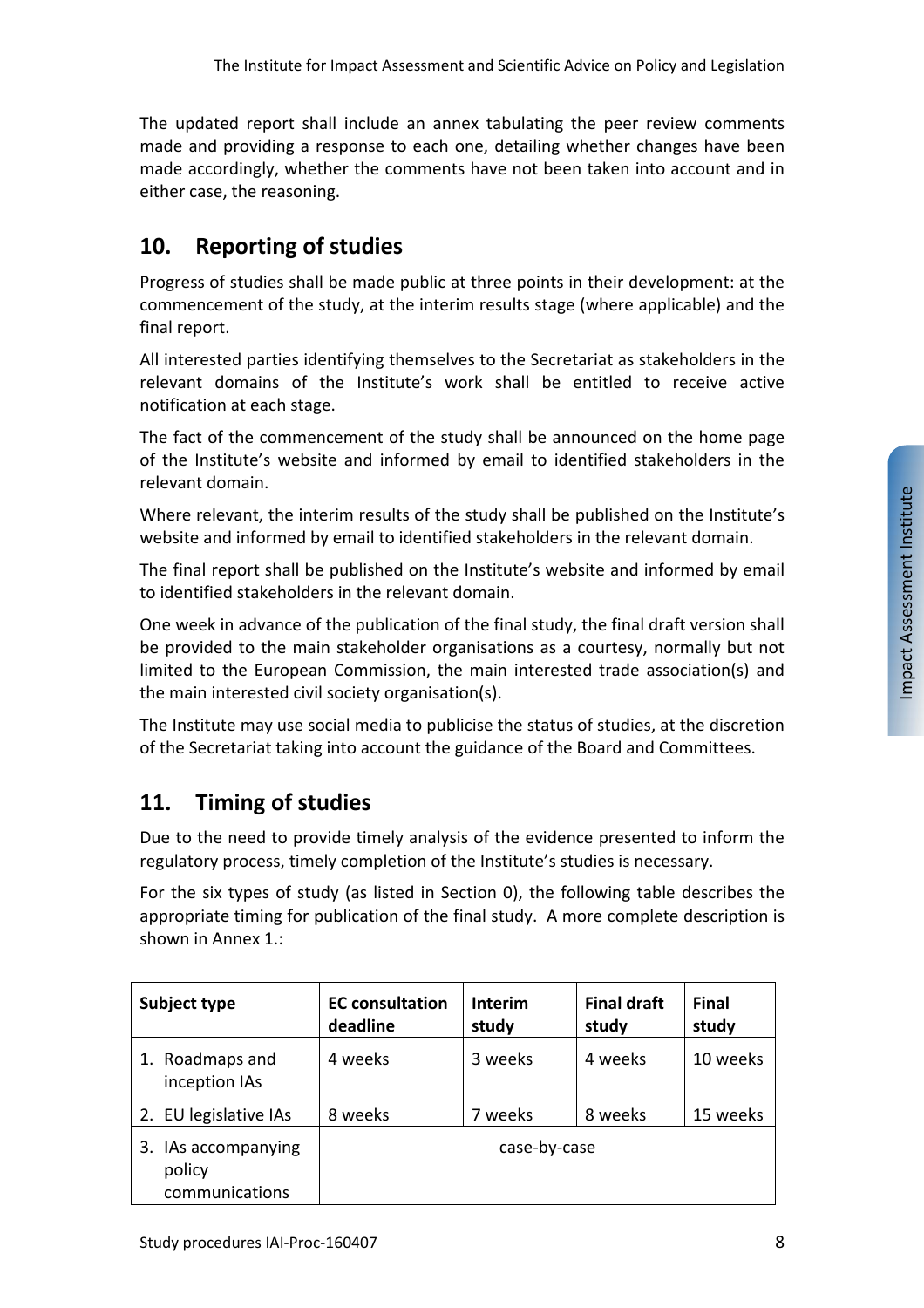| 4. Draft secondary<br>legislation and IAs      | 4 weeks        | n/a          | 4 weeks  | 10 weeks |
|------------------------------------------------|----------------|--------------|----------|----------|
| 5a. Roadmaps for<br>Evaluations                | 4 weeks        | 3 weeks      | 4 weeks  | 10 weeks |
| 5b. Evaluations (e.g.<br><b>REFIT actions)</b> | Does not apply | 8 weeks      | 12 weeks | 16 weeks |
| Other assessments<br>6.                        |                | case-by-case |          |          |

*Table 1: Indicative timing of studies* 

In the case of roadmaps and inception Impact Assessment s as well as evaluations and REFIT actions, the purpose of the interim study is to inform the main stakeholders of the content in order to feed their own advocacy activities.

In the case of legislative Impact Assessments, the interim study acts as a courtesy notice of the final draft for the main stakeholders in advance of the publication of the final draft.

In all cases the interim study signals the start of the stakeholder peer review process, with the deadline for responses in each case dependent on the type of initiative (see also Section 9. Peer review). The peer review process therefore exceeds the formal consultation period in most cases. This is necessary in order to allow sufficient time for compilation of the IAI study and for a full review by stakeholders. New information acquired through peer review can still be fed into the ongoing policy process in each case even after the end of the formal consultation.

Organisations wishing their input to be taken into account before the publication of the final draft study are invited to provide their responses at an earlier stage.

A full overview of the standard timings for each type of study is shown in Annex I. These timings may be amended by the Secretariat with the guidance of the Studies Committee according to the individual circumstances and needs.

Each year a review and analysis of the timing of legislative processes and the publication of studies shall be performed. If considered necessary by the Board, on consultation with the Secretariat and Studies Committee, a revision of the timing and actions shall be undertaken.

# **12. Communication of stakeholders with the author**

As a general rule, communication with the author during the period of the study shall be undertaken by the Secretariat only, whether the study is compiled by an external consultant or the Secretariat itself.

Exceptions are permitted in cases where, in the estimation of the Secretariat, direct contact with the author by an organisation or individual offering expert input is deemed to be necessary to ensure the quality of the study. Any meeting or other contact in this respect shall take place under the supervision of the Secretariat.

When in doubt, the principle of maintaining actual and perceived impartiality shall remain paramount.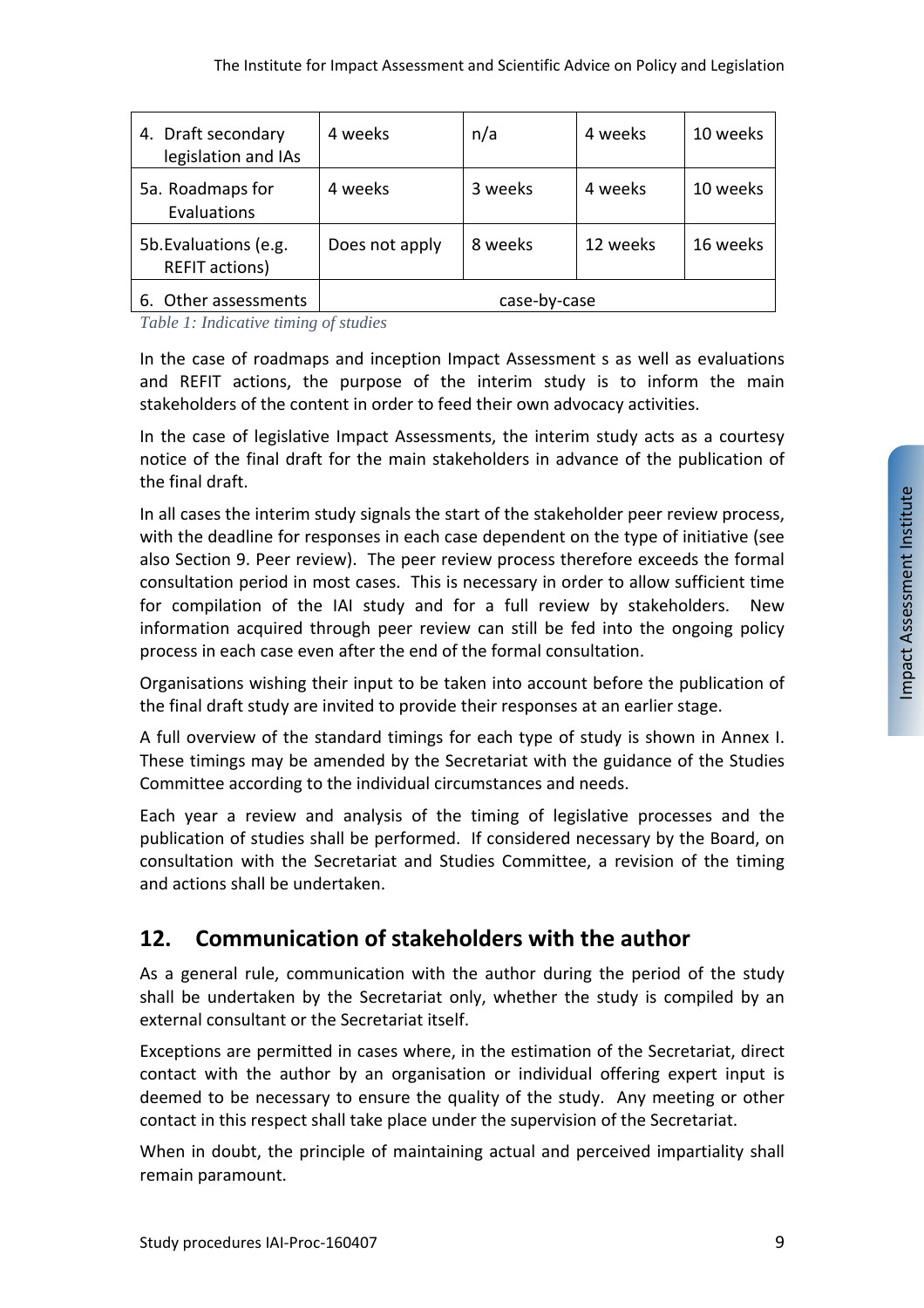The nature, duration, persons involved and other relevant details of any approach or contact to the author by any organisation or person on the matter of the study shall be clearly recorded in an annex to the final report.

# **13. Oversight Board supervision of studies**

The function and structure of the Oversight Board (OB) are detailed in the Institute's Rules for Procedure. In order for the OB to carry out its duties to oversee adherence to the four principles in the practical cases of the studies, the following procedures shall be followed:

- Once per month, the Secretariat shall provide to all OB members an update on the status of all studies under development, detailing all actions taken by the secretariat or reported by the authors in respect of the studies. The report shall in particular highlight studies nearing completion of their interim, final draft or final versions and include in particular details of the identity of the study author(s) and any communications with expert or interested stakeholders that have taken place in respect of the study.
- The Secretariat shall make available to all OB members the draft for peer review and final draft for publication as soon as these are completed, in advance of their external dissemination. On request of any member of the OB the Secretariat shall provide information on the content of studies in any stage of preparation.
- A study in preparation may be assigned to a single member of the OB, who in that case shall have the responsibility to lead the monitoring of that study. Such assignments shall be made by agreement between the OB members with the support of the Secretariat. The lead OB member for the study shall have the responsibility to compile and communicate the opinions of the other members and of his/herself to the Secretariat.
- The OB shall assess and comment upon procedural and structural issues in respect of the studies, such as the objectivity of the authors and the balance of additional expertise accessed. OB members are not expected to read and comment upon the content of the studies, but may do so in order to help assess the procedural conduct and in the case of issues arising. If at any time any OB member identifies any actions taken in respect of studies which, procedurally in their view, do not fully reflect the four principles of the Institute, this shall be reported to the Secretariat by the lead OB member for that study.
- If such instances are identified, they shall be resolved by the Secretariat to the satisfaction of the OB, at which time the publication may proceed. If necessary to enable completion of the Board's scrutiny, the deadline for dissemination of the relevant version of the study shall be delayed.
- In the case of unresolvable issues identified by the OB in respect of the compilation of a study, the Secretariat may publish the study at its discretion. Any concerns identified by the OB, or one or more of its members, as to the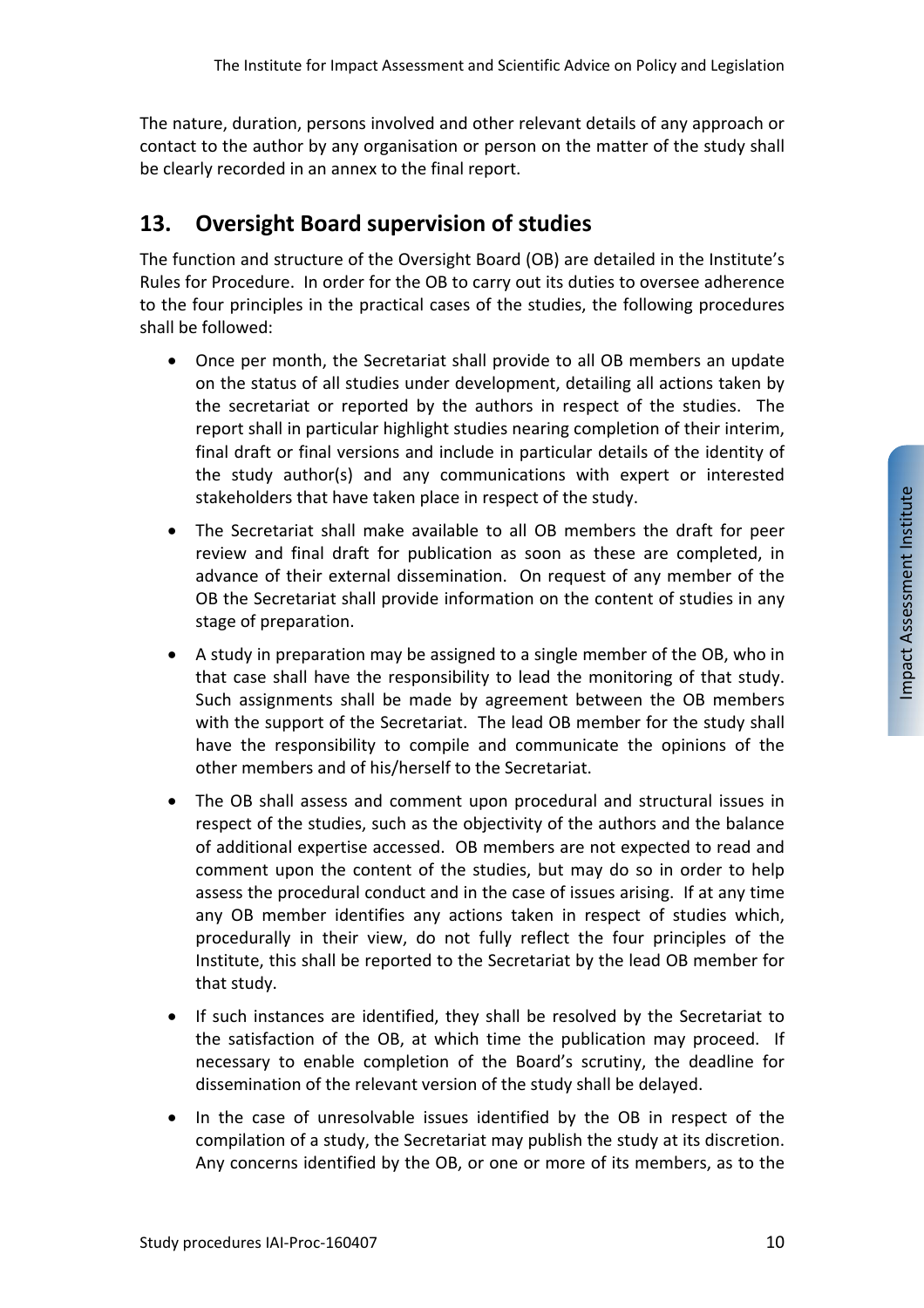adherence to the four principles or the impartiality are to be transparently published to accompany the study.

Once per year to coincide with the Annual General meeting, the OB, with the assistance of the Secretariat, shall compile in its annual report an overview of the adherence of the studies undertaken to the four principles. This shall include a statistical analysis, identification of any instances of non‐adherence and the nature of action taken to resolve these instances.

### **14. Ex‐post review of studies**

Any party, including the Institute's sponsors, identified stakeholders or other organisations or individuals having interest in the results of completed studies may provide information ex‐post of material relevance to the result of the studies.

If new information with a potential material impact on the results of a published study is received by the Institute, the study shall be reviewed by the Secretariat as soon as practicable. If, in the estimation of the Secretariat, the potential impact of the new information is of sufficient scope to put into question materially the results of the study, a review study shall be proposed and placed on the list of pending studies for assessment at the quarterly studies review.

The sponsors are therefore given the option to recommend reopening of studies when new information is available.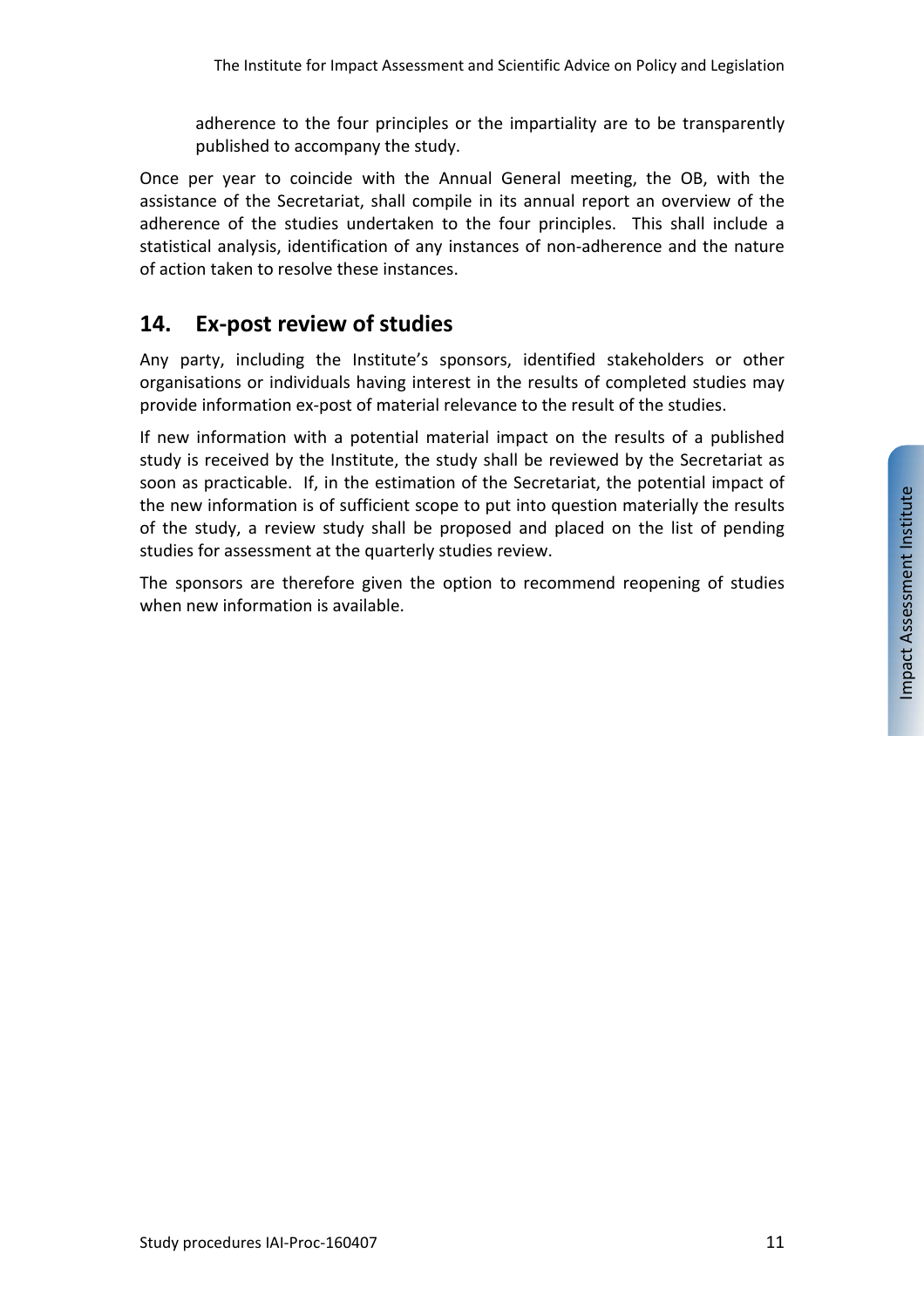*Annex I: Timings of studies*

| <b>Type of</b>      | EC         |                 | <b>Impact Assessment Institute deadlines</b> |                  |            |                  |
|---------------------|------------|-----------------|----------------------------------------------|------------------|------------|------------------|
| study               | consultati | <b>Start of</b> | Interim                                      | <b>Publicati</b> | <b>End</b> | <b>Publicati</b> |
|                     | on period  | study*          | study to                                     | on of            | of         | on of            |
|                     |            |                 | main                                         | final            | peer       | final            |
|                     |            |                 | stakehold                                    | draft            | revie      | study            |
|                     |            |                 | ers / start                                  | study /          | W          |                  |
|                     |            |                 | <b>of</b>                                    | start of         |            |                  |
|                     |            |                 | stakehold                                    | public           |            |                  |
|                     |            |                 | er peer                                      | peer             |            |                  |
|                     |            |                 | review                                       | review           |            |                  |
| 1.                  | 4 weeks    | Publication     | 3 weeks                                      | 4 weeks          | 9          | 10 weeks         |
| Road                |            | date of         |                                              |                  | week       |                  |
| maps and            |            | roadmap         |                                              |                  | S          |                  |
| inception           |            |                 |                                              |                  |            |                  |
| IAs                 |            |                 |                                              |                  |            |                  |
| 2. IAs              | 8 weeks    | Publication     | 7 weeks                                      | 8 weeks          | 13         | 15 weeks         |
| accompan            |            | date of         |                                              |                  | week       |                  |
| ying                |            | proposal        |                                              |                  | S          |                  |
| legislative         |            |                 |                                              |                  |            |                  |
| proposals<br>3. IAs | n/a        | Publication     |                                              |                  |            |                  |
|                     |            | date of         |                                              | case-by-case     |            |                  |
| accompan<br>ying    |            | communicat      |                                              |                  |            |                  |
| policy              |            | ion             |                                              |                  |            |                  |
| communi             |            |                 |                                              |                  |            |                  |
| cations             |            |                 |                                              |                  |            |                  |
| 4. Draft            | 4 weeks    | Publication     | n/a                                          | 4 weeks          | 10         | 12 weeks         |
| secondary           |            | date of draft   |                                              |                  | week       |                  |
| legislation         |            |                 |                                              |                  | S          |                  |
| and                 |            |                 |                                              |                  |            |                  |
| accompan            |            |                 |                                              |                  |            |                  |
| ying IAs            |            |                 |                                              |                  |            |                  |
| 5a.                 | 4          | Publication     | 3 weeks                                      | 4 weeks          | 8          | 10 weeks         |
| Road                |            | date of         |                                              |                  | week       |                  |
| maps for            |            | roadmap         |                                              |                  | S          |                  |
| evaluatio           |            |                 |                                              |                  |            |                  |
| ns                  |            |                 |                                              |                  |            |                  |
| 5b.                 | Does not   | Publication     | 8 weeks                                      | 12 weeks         | 14         | 16 weeks         |
| Evalu               | apply      | date of         |                                              |                  | week       |                  |
| ations              |            | review          |                                              |                  | S          |                  |
| (e.g.               |            |                 |                                              |                  |            |                  |
| <b>REFIT</b>        |            |                 |                                              |                  |            |                  |
| actions)            |            |                 |                                              |                  |            |                  |
| 6. Relevant         | n/a        | Publication     |                                              | case-by-case     |            |                  |
| reports             |            | date of         |                                              |                  |            |                  |
| compiled            |            | report          |                                              |                  |            |                  |